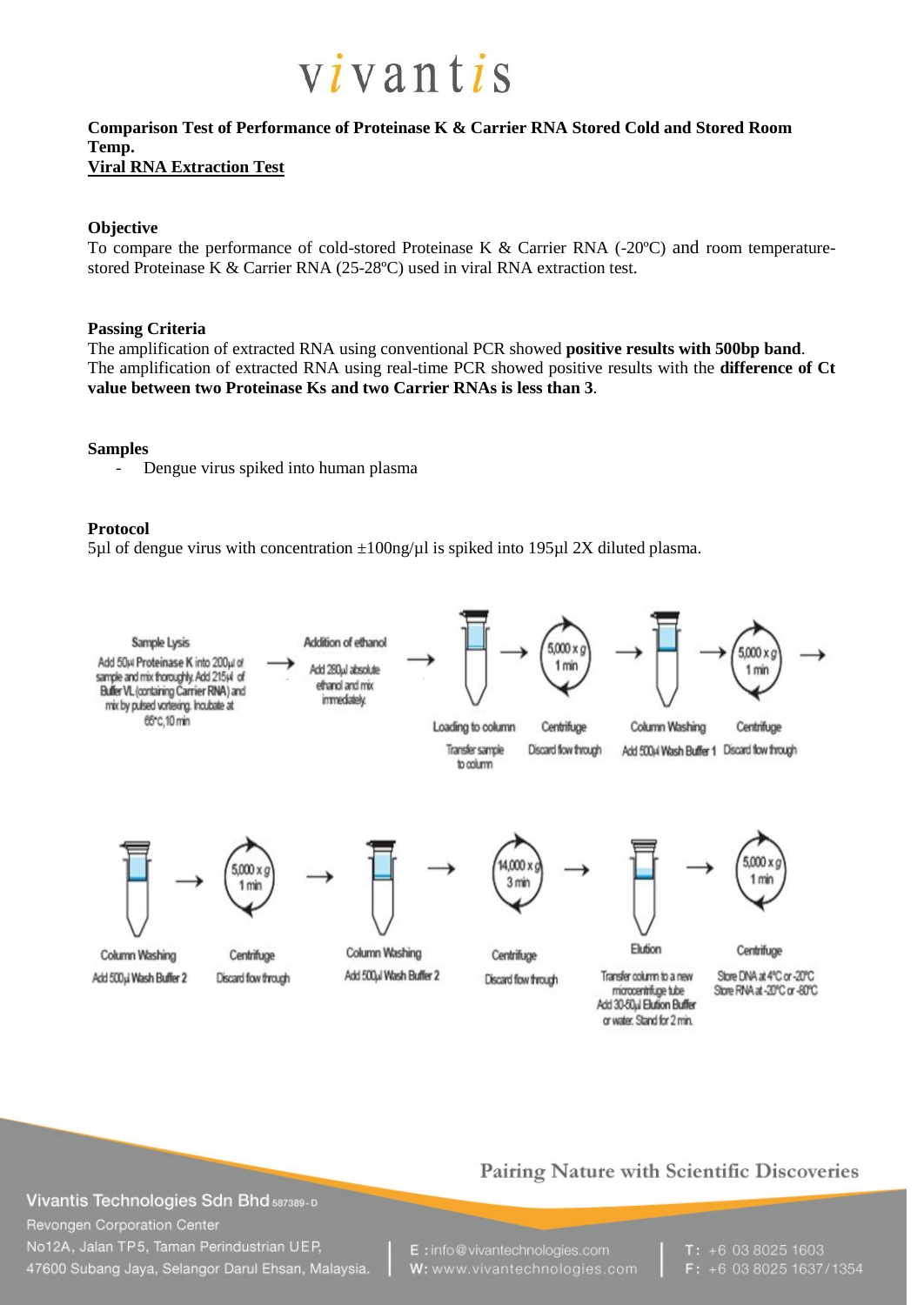# vivantis

#### **Results**

#### **Downstream Application**

The extracted RNA was performed with 2-step conventional PCR:

- Reverse transcription test to transcript the RNA into cDNA
- Conventional PCR to amplify the cDNA.

The extracted RNA was also performed with one-step real-time PCR. Both tests were performed using dengue viral primer.

Conventional PCR Result



Legend: M: 100bp plus DNA ladder

C1&C2: Amplification product using extracted RNA which used cold-stored Proteinase  $\hat{K}$  and Carrier RNA in extraction

R1&R2: Amplification product using extracted RNA which used room temperature-stored Proteinase K and Carrier RNA in extraction

**Figure 1**: 2µl of extracted DNA was used for reverse transcription and 5µl of cDNA is used in amplification. 5µl of PCR product was loaded into 1% TBE gel. The expected band size is 500bp.

Vivantis Technologies Sdn Bhd 587389-D Revongen Corporation Center No12A, Jalan TP5, Taman Perindustrian UEP, 47600 Subang Jaya, Selangor Darul Ehsan, Malaysia.

# Pairing Nature with Scientific Discoveries

E: info@vivantechnologies.com W: www.vivantechnologies.com  $T: +60380251603$  $F: +60380251637/1354$